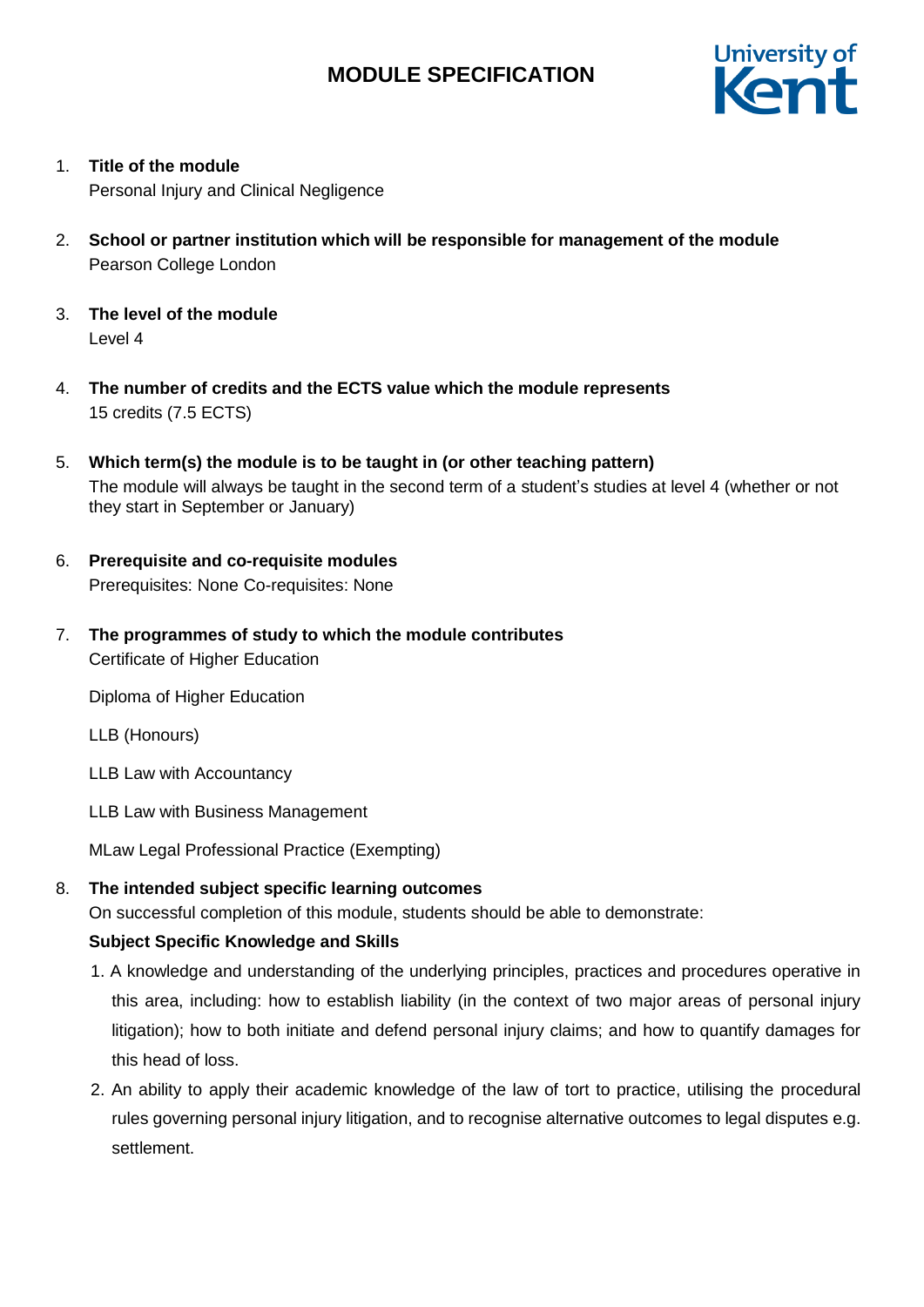

- 3. An ability to identify the client's goals and the means of achieving them, with an awareness of the rules governing professional conduct as set out in the Code of Conduct.
- 4. An ability to investigate and identify the relevant facts, research and identify the relevant legal issues, and advise the client on the legal consequences accordingly.
- 5. An ability to formulate basic legal advice in standard road traffic personal injury litigation with an

awareness of the costs, benefits and risks associated with the litigation process in this area.

### **Transferable Skills**

1. An ability to analyse and evaluate a complex factual matrix (including mathematical data) and apply the relevant principles and procedures, with a view to providing appropriate advice.

### 9. **A synopsis of the curriculum**

The module will deal with the all the main issues in relation to making and defending personal injury and clinical negligence claims from receipt of initial instructions to settlement.

The module aims to enable students to further develop their knowledge and skills in specific areas of civil litigation, namely personal injury and clinical negligence matters; and to put the knowledge and skills learnt into practice through practical exercises based on a variety of scenarios.

#### **10. The intended generic learning outcomes**

The module provides an examination of the key elements of making and defending personal injury negligence claims, including:

- Establishing liability particularly in the context of road traffic accidents and clinical negligence
- Limitation issues
- Initiating a claim
- Instructing expert witnesses
- Issuing proceedings and case management
- Defending a claim
- Quantification of claims
- **Fatal accidents**
- Acting for parties under a legal disability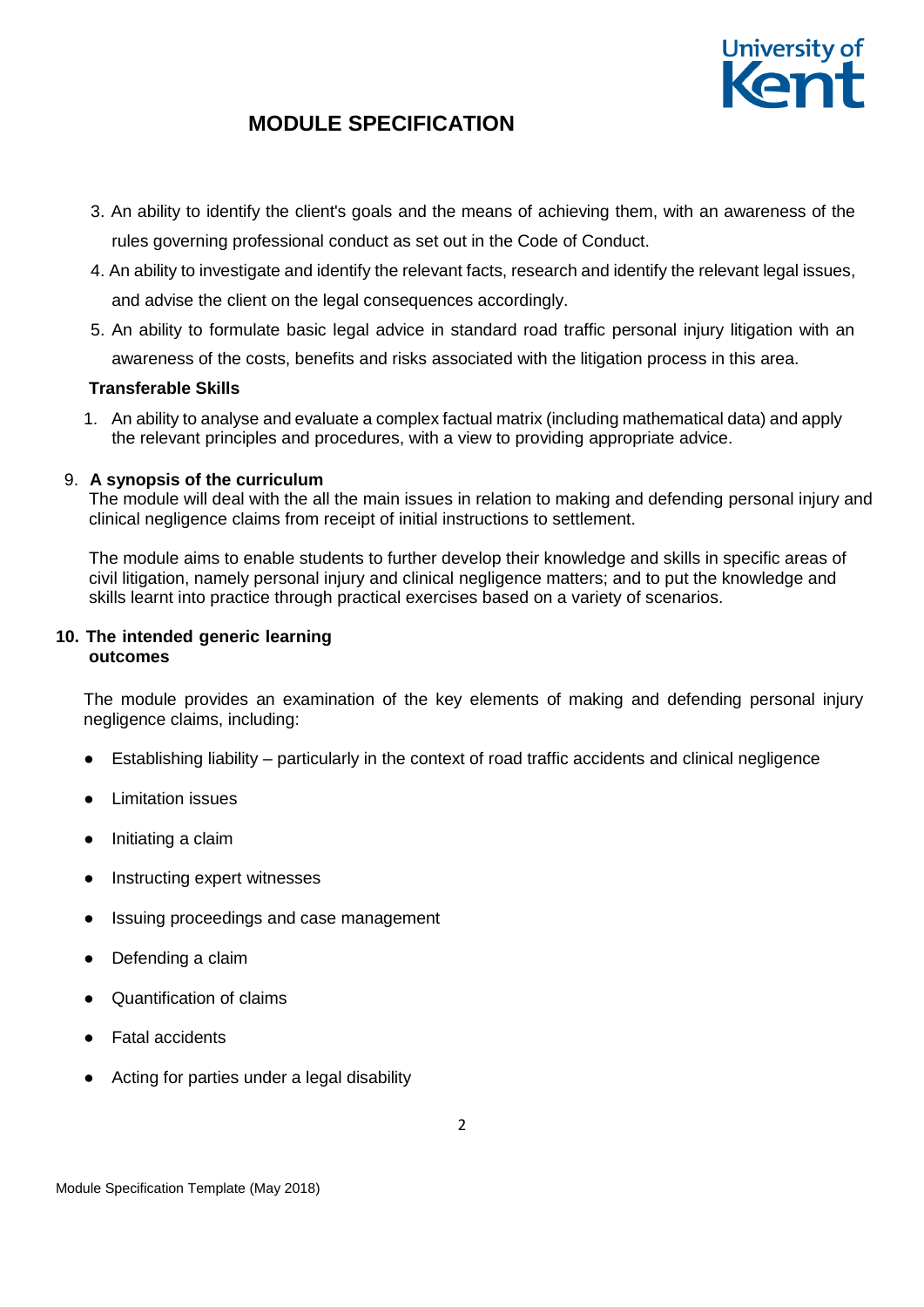

● Settlement of claims

Key Skills developed include:

- Drafting
- Communication and Literacy
- Practical legal research
- File management
- Negotiation
- Numeracy
- Teamwork
- Managing and Developing Self
- Managing tasks and solving problems
- Computing and IT Skills

### 11. **Reading List (Indicative list, current at time of publication. Reading lists will be published annually).**

All textbooks and practitioner materials will be updated annually. Textbooks will be held in the latest edition and older editions will be withdrawn.

|                             | Title, author, publisher<br>$\bullet$                                                                                                                                                                                                                                                                                                                                                                                                                                                                                                                                                                                                                         |
|-----------------------------|---------------------------------------------------------------------------------------------------------------------------------------------------------------------------------------------------------------------------------------------------------------------------------------------------------------------------------------------------------------------------------------------------------------------------------------------------------------------------------------------------------------------------------------------------------------------------------------------------------------------------------------------------------------|
| <b>Core Text</b>            | Personal Injury and Clinical Negligence, Mardell, J & Serfozo, K, Legal<br>$\bullet$<br><b>Practice Guide</b>                                                                                                                                                                                                                                                                                                                                                                                                                                                                                                                                                 |
| <b>Essential</b><br>Reading | Civil Litigation, Browne, K & Catlow, M, Legal practice guide<br>$\bullet$<br><b>SRA Code of Conduct [Online]</b><br>$\bullet$<br>http://www.sra.org.uk/solicitors/handbook/code/content.page Solicitors<br><b>Regulation Authority</b><br>The Highway Code [online] https://www.gov.uk/browse/driving/highway-<br>$\bullet$<br>code HMSO<br>Butterworths Personal Injury Litigation Service [Online] Lexis<br>Personal Injury Pleadings, Curran, P et al, [Online] Westlaw<br>$\bullet$<br>Archbold Criminal Pleading: evidence and practice [Online] Westlaw<br>$\bullet$<br>Bullen & Leake & Jacob's Precedents of Pleadings [Online] Westlaw<br>$\bullet$ |
| Recommended<br>Reading      | Skills for lawyers, Elkinton, A et al, Legal Practice Guide<br>$\bullet$<br>Effective Legal Research, Knowles, J, Sweet & Maxwell<br>$\bullet$<br>Learning Method, Skills and Reasoning, Hanson, S, Routledge<br>$\bullet$<br>Successful Legal Writing, Higgins, E & Tatham, L, Sweet and Maxwell<br>Legal foundations, Bamford, K et al, Legal Practice Guide<br>$\bullet$                                                                                                                                                                                                                                                                                   |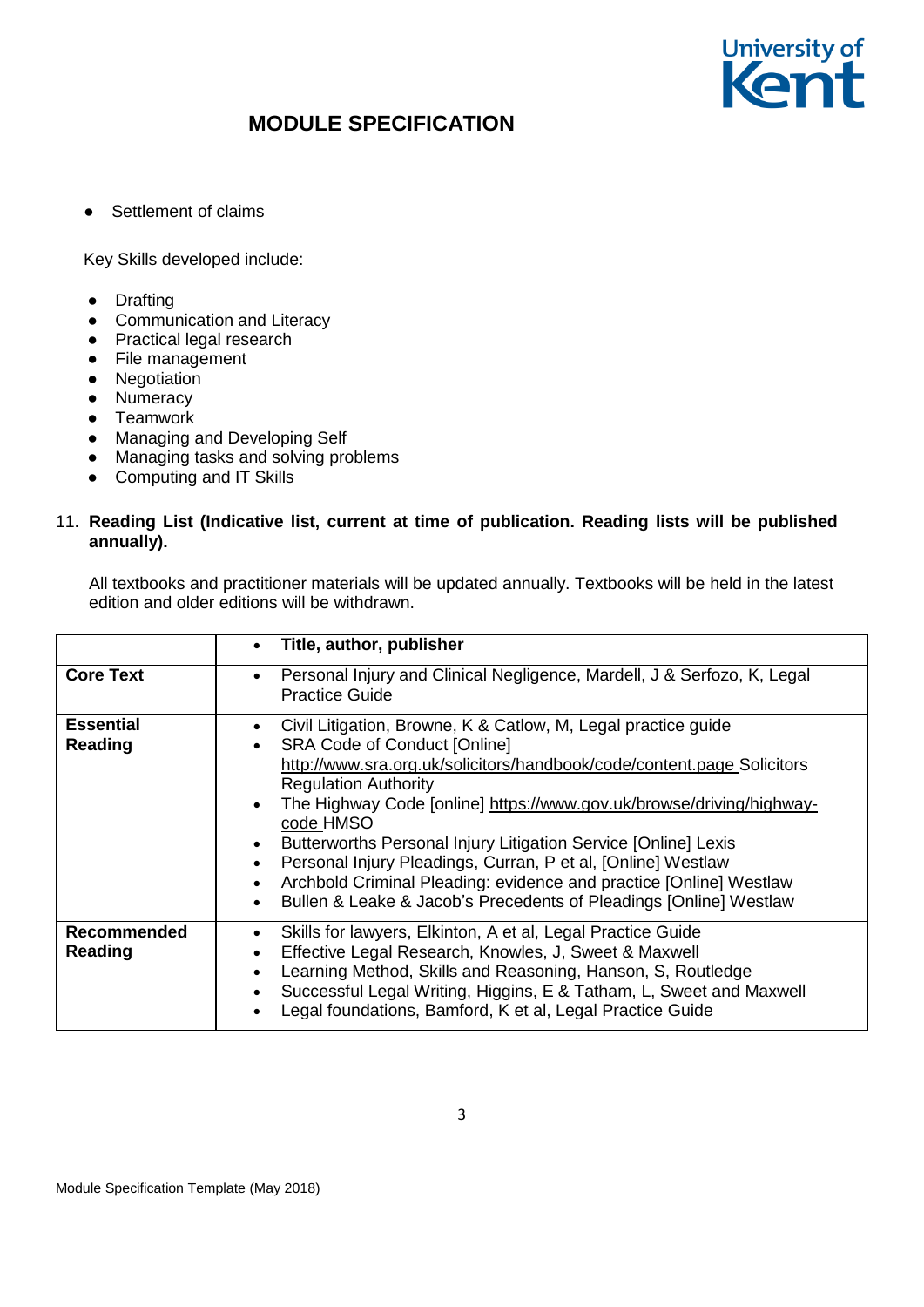

### 12. **Learning and Teaching Methods**

Learning and teaching takes place through four key activities. These provide a blend of technical skills training, guided tasks assisting in self-directed research and study, practical application and consolidation. Conceptually, the aim of the learning and teaching method is to mirror as closely as possible a trainee's experience in the civil department of a law firm.

#### **Part A – Technical skills training**

The trainee is briefed in detail on the relevant legal area (this can take a variety of forms, including, for example: webinars; live and / or recorded lectures; and conference calls).

#### **Part B – Self-directed research/Guided tasks**

The supervising partner will guide the trainee via memoranda, e-mails and/or recorded voicemails into the relevant areas that need to be researched.

This may include reading articles, practitioner texts, preparing checklists, drafting documentation for the clients to be explained to the client, providing advice on various aspects of the matter and answering client/supervisor questions etc.

#### **Part C – Seminar**

The trainee will present their findings to the client and/or supervisor. New issues may arise from the presentation and / or further client information being provided to change the dynamics of advice.

#### **Section D – Consolidation**

This may be in the form of independent reflection and reading / online student discussion forum / associated tutor dialogue (e.g. via email) as students absorb the issues raised in the briefings and seminars through the consolidation process.

| Activity                         | Notional Hours of Study                                     |
|----------------------------------|-------------------------------------------------------------|
| <b>Technical Skills Training</b> | 10                                                          |
| Self-directed preparation        | 100 (included preparation and completion of<br>assessments) |
| <b>Seminars</b>                  | 20                                                          |
| Independent<br>consolidation     | 20                                                          |
| Total                            | 150                                                         |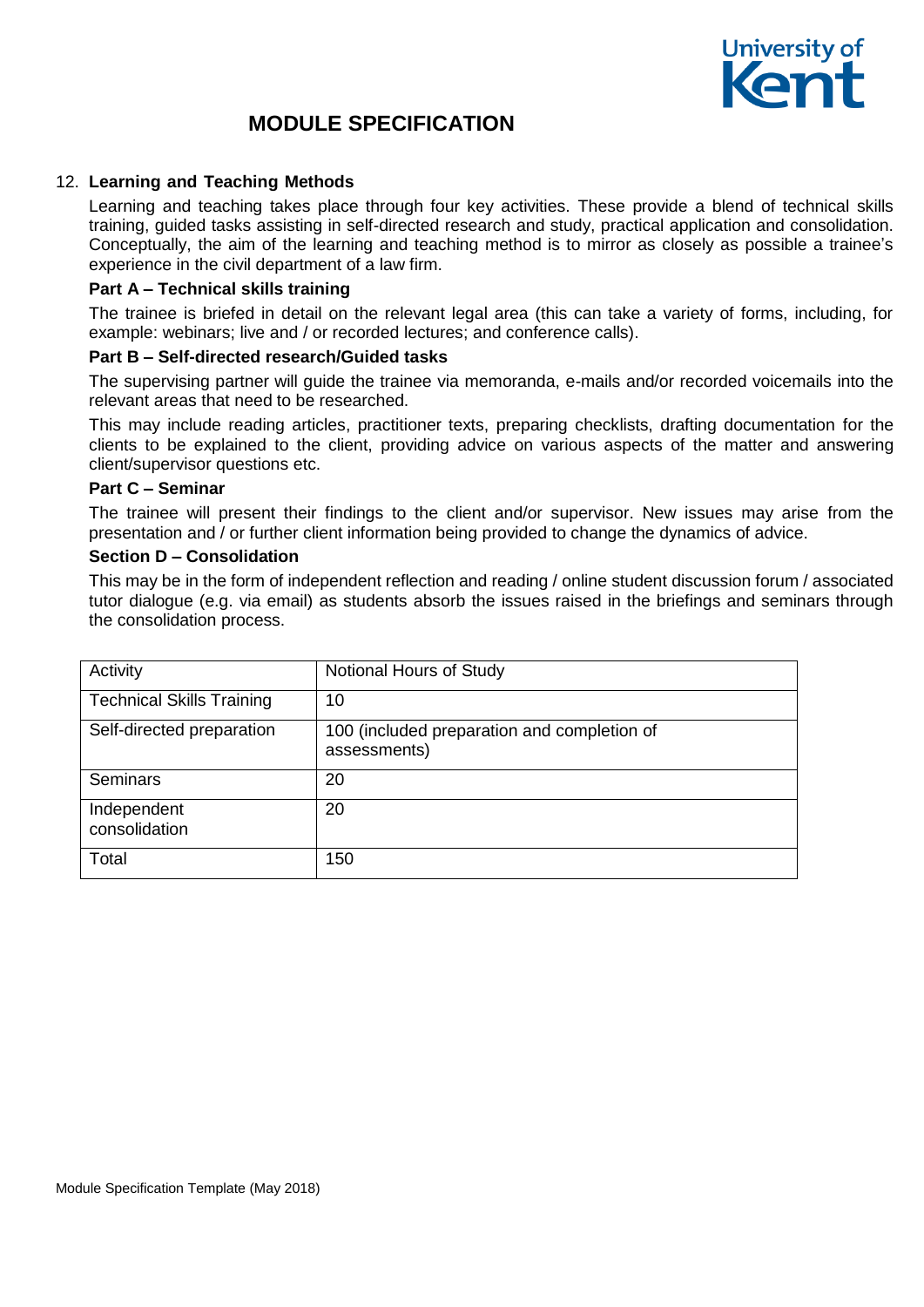

#### 13. **13.1 Main assessment methods**

This module will be assessed by a supervised assessment of three hours' duration, split into two parts:

Part A - an examination based on unseen questions set in a practical context, in which students will be required to analyse various provided documents in order to advise a client or supervising partner accordingly (2 hours) (70%);

Part B – objective testing (1 hour) (30%).

The pass mark for the module is 50%. Students will be required to attempt both parts of this assessment. Since the learning outcomes tested by each part overlap (see further detail below) an overall pass of 50% will be sufficient to pass the assessment.

### **Rationale**

This methodology reflects two key objectives: firstly, and most importantly, to assess that the learning outcomes set out above have been achieved by the students in a way which complies with the Legal Practice Course Assessment Regulations. Secondly, to align our assessment regime with that proposed by the Solicitors Regulation Authority for the new Solicitors Qualifying Exam.

The proposed assessment methodology, combining a transaction based examination with objective testing we feel achieves both of these goals.

### **13.2 Reassessment methods**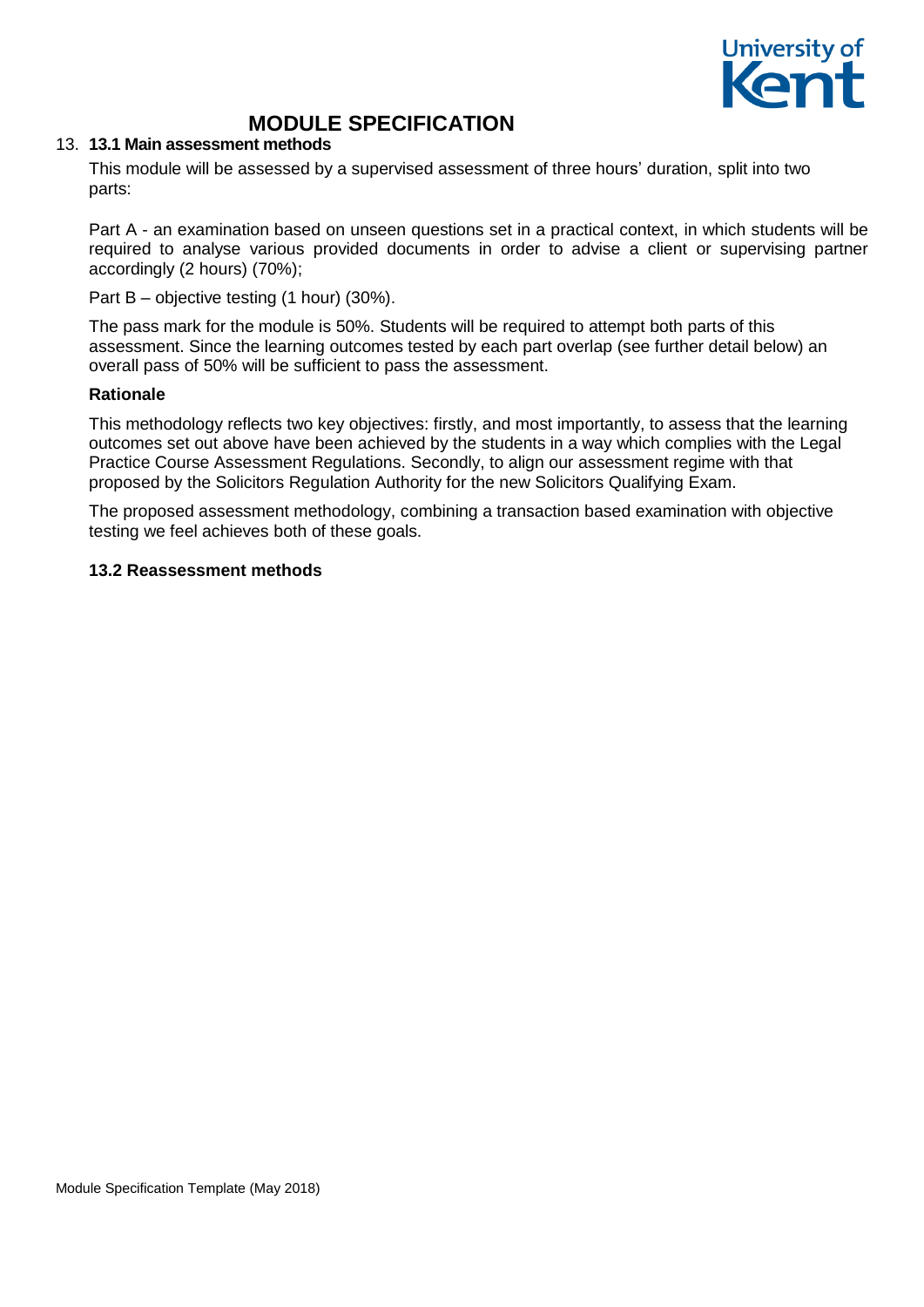

### *14. Map of Module Learning Outcomes to Learning and Teaching Methods and methods of Assessment*

| <b>Module</b><br>learning<br>outcome |                 | SS <sub>1</sub> | SS <sub>2</sub> | SS <sub>3</sub> | SS4     | SS <sub>5</sub> | <b>GTS</b><br>1 |
|--------------------------------------|-----------------|-----------------|-----------------|-----------------|---------|-----------------|-----------------|
| Learning/                            | <b>Hours</b>    |                 |                 |                 |         |                 |                 |
| teaching                             | allocated       |                 |                 |                 |         |                 |                 |
| method                               |                 |                 |                 |                 |         |                 |                 |
| <b>Technical</b>                     | 10              | X               | $\sf X$         |                 |         |                 |                 |
| <b>Skills</b>                        |                 |                 |                 |                 |         |                 |                 |
| <b>Training</b>                      |                 |                 |                 |                 |         |                 |                 |
| Self-directed                        | 108             | X               | X               | X               | $\sf X$ | $\sf X$         | X               |
| preparation                          |                 |                 |                 |                 |         |                 |                 |
| <b>Seminar</b>                       | $\overline{12}$ | X               |                 | X               | X       | X               | X               |
| <b>Consolidation</b>                 | 20              | X               | X               |                 |         | X               | X               |
|                                      |                 |                 |                 |                 |         |                 |                 |
|                                      |                 |                 |                 |                 |         |                 |                 |
| <b>Assessment</b>                    |                 |                 |                 |                 |         |                 |                 |
| Part A                               |                 | X               | X               | X               | X       | X               | X               |
| Examination                          |                 |                 |                 |                 |         |                 |                 |
| Part B                               |                 | X               | X               |                 |         |                 | X               |
| Objective<br>testing                 |                 |                 |                 |                 |         |                 |                 |